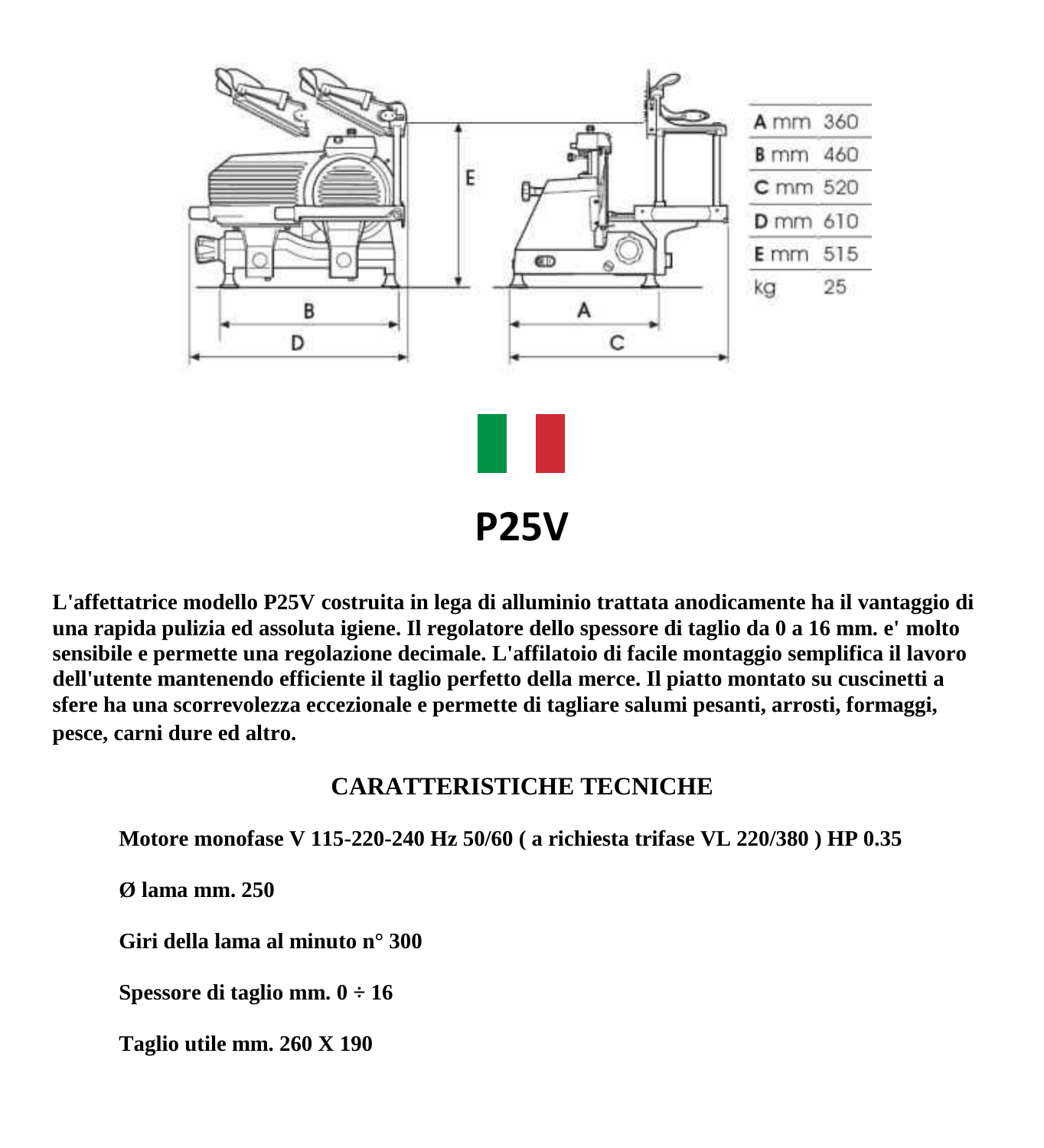

**The slicing machine mod. P25V, made of oxidised aluminium alloy, has the advantage of an easy cleaning and is very hygienic. The cutting thickness from 0 to 16 mm., with lighted adjusting knob, is very sensitive and allow you even a decimal adjustement. The easy and precise sharpening set makes the work of the users easiers by keeping the edge of the blade always sharp, for a very good cut of food. The carriage, running on ball bearings, has an exceptional fluency and you can cut also heavy sausages, roastbeef, cheese, fish, hard meat.** 

## **TECHNICAL SPECIFICATIONS**

**Single phase motor V 115-220 240 Hz 50/60 ( three-phase 220/380 V on request ) HP 0.35**

**Blade Ø mm. 250**

**R.p.m. of the blade 300**

**Thickness mm.**  $0 \div 16$ 

**Utilizable cutting mm. 260 X 190**